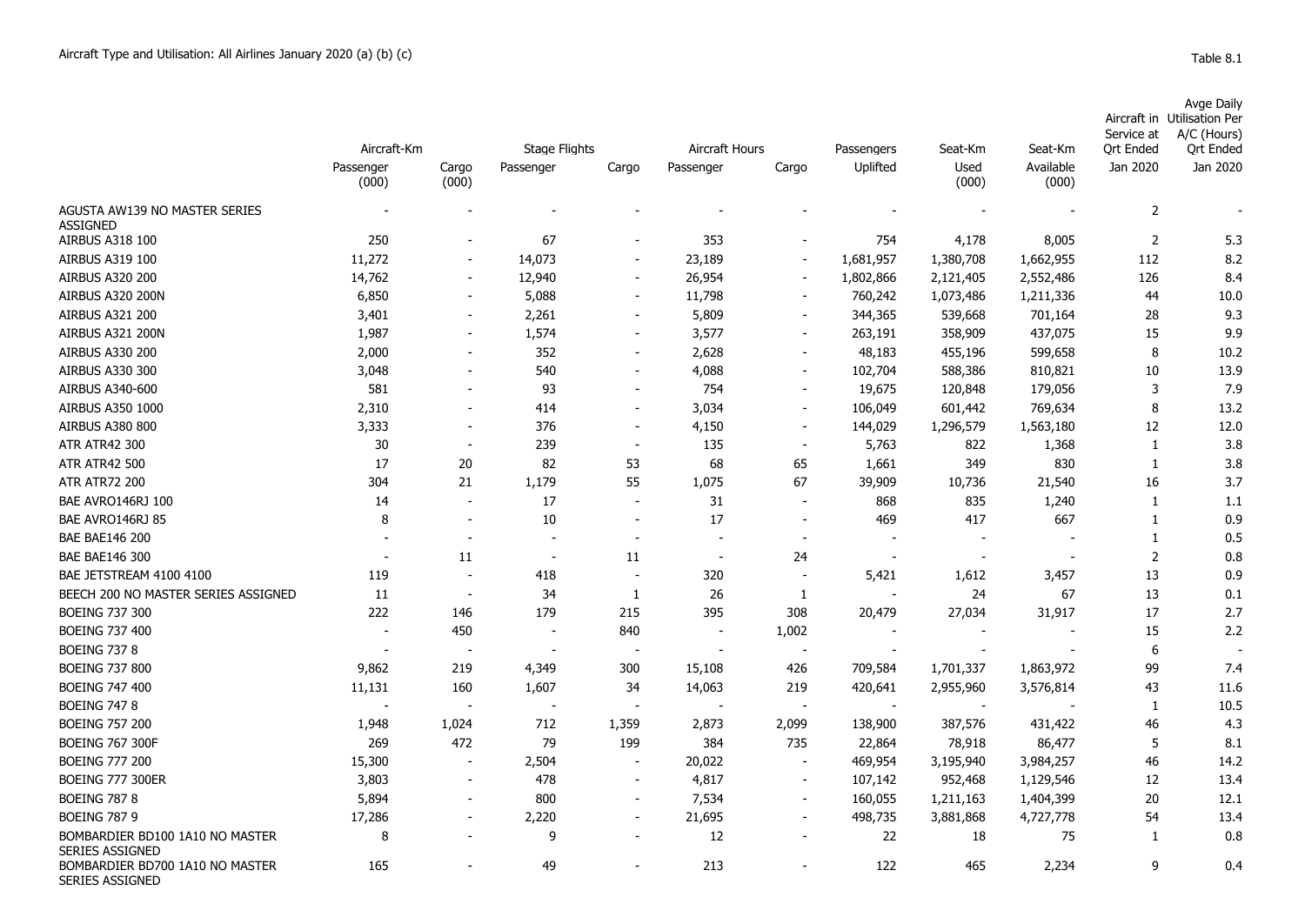|                                                                                  | Aircraft-Km              |                          | <b>Stage Flights</b> |                          | Aircraft Hours           |                          | Passengers               | Seat-Km       | Seat-Km            | Service at<br><b>Ort Ended</b> | Avge Daily<br>Aircraft in Utilisation Per<br>A/C (Hours)<br>Ort Ended |
|----------------------------------------------------------------------------------|--------------------------|--------------------------|----------------------|--------------------------|--------------------------|--------------------------|--------------------------|---------------|--------------------|--------------------------------|-----------------------------------------------------------------------|
|                                                                                  | Passenger<br>(000)       | Cargo<br>(000)           | Passenger            | Cargo                    | Passenger                | Cargo                    | Uplifted                 | Used<br>(000) | Available<br>(000) | Jan 2020                       | Jan 2020                                                              |
| BOMBARDIER BD700 1A11 NO MASTER<br><b>SERIES ASSIGNED</b>                        | 32                       | $\blacksquare$           | 15                   | $\blacksquare$           | 45                       | $\blacksquare$           | 30                       | 99            | 450                | 1                              | 0.5                                                                   |
| BRITTEN NORMAN BN2A UNDESIGNATED<br><b>MASTER SERIES</b>                         | 15                       | $\sim$                   | 427                  | $\overline{\phantom{a}}$ | 109                      | $\sim$                   | 1,524                    | 67            | 120                | $\overline{2}$                 | 1.7                                                                   |
| CANADAIR CL600 2B16 600                                                          | 41                       |                          | 31                   |                          | 59                       |                          | 123                      | 180           | 437                | 9                              | 0.3                                                                   |
| CESSNA 310 NO MASTER SERIES ASSIGNED                                             |                          |                          |                      |                          |                          |                          | ÷                        |               |                    | 3                              |                                                                       |
| CESSNA 402 NO MASTER SERIES ASSIGNED                                             |                          |                          |                      |                          |                          |                          |                          |               |                    | 1                              |                                                                       |
| CESSNA 404 NO MASTER SERIES ASSIGNED                                             |                          |                          |                      |                          |                          |                          |                          |               |                    | 3                              |                                                                       |
| CESSNA 510 NO MASTER SERIES ASSIGNED                                             |                          |                          |                      |                          |                          |                          |                          |               |                    | 3                              | 0.1                                                                   |
| CESSNA 525 NO MASTER SERIES ASSIGNED                                             |                          |                          |                      |                          |                          |                          |                          |               |                    | 3                              | 0.1                                                                   |
| CESSNA 550 NO MASTER SERIES ASSIGNED                                             | $\overline{2}$           |                          | $\overline{2}$       |                          | 4                        |                          |                          | 4             | 14                 | 1                              | 0.2                                                                   |
| CESSNA 560 NO MASTER SERIES ASSIGNED                                             | 45                       | $\overline{a}$           | 51                   | $\overline{a}$           | 78                       |                          |                          | 111           | 408                | 10                             | 0.3                                                                   |
| <b>CESSNA F406 NO MASTER SERIES</b>                                              | $\overline{\phantom{a}}$ | 21                       | $\mathbf{1}$         | 55                       | 1                        | 60                       | $\overline{\phantom{a}}$ | $\sim$        | 1                  | $\overline{7}$                 | 0.3                                                                   |
| <b>ASSIGNED</b><br>DASSAULT FALCON 2000 NO MASTER                                | 40                       | ÷,                       | 20                   | $\overline{\phantom{a}}$ | 57                       | $\overline{\phantom{a}}$ | 63                       | 211           | 398                | 4                              | 0.5                                                                   |
| <b>SERIES ASSIGNED</b><br>DASSAULT FALCON 7X NO MASTER SERIES<br><b>ASSIGNED</b> | 69                       | $\overline{a}$           | 21                   | $\overline{\phantom{a}}$ | 87                       | $\overline{\phantom{0}}$ | 118                      | 395           | 900                | $\overline{4}$                 | 0.4                                                                   |
| DE HAVILLAND DHC6 400                                                            | 40                       |                          | 231                  |                          | 224                      |                          | 1,369                    | 240           | 752                | 3                              | 2.7                                                                   |
| DE HAVILLAND DHC8 400                                                            | 2,899                    |                          | 7,151                | $\overline{\phantom{a}}$ | 8,587                    |                          | 352,986                  | 145,875       | 226,158            | 54                             | 5.8                                                                   |
| <b>DORNIER 228 200</b>                                                           | 23                       | $\blacksquare$           | 281                  | $\blacksquare$           | 123                      | $\blacksquare$           | 3,137                    | 272           | 426                | 3                              | 1.5                                                                   |
| EMBRAER EMB135 NO MASTER SERIES<br><b>ASSIGNED</b>                               | 234                      | $\overline{\phantom{a}}$ | 366                  | $\overline{\phantom{a}}$ | 499                      | $\blacksquare$           | 5,935                    | 3,429         | 7,208              | 8                              | 3.1                                                                   |
| <b>EMBRAER EMB145 NO MASTER SERIES</b><br><b>ASSIGNED</b>                        | 701                      | $\overline{\phantom{0}}$ | 1,522                | $\overline{\phantom{a}}$ | 1,708                    |                          | 33,902                   | 15,565        | 34,394             | 17                             | 3.8                                                                   |
| <b>EMBRAER EMB505 NO MASTER SERIES</b><br><b>ASSIGNED</b>                        |                          |                          |                      |                          |                          |                          |                          |               |                    | 5                              | 0.1                                                                   |
| EMBRAER ERJ170 100                                                               | 336                      |                          | 627                  | ۰                        | 808                      |                          | 33,529                   | 17,850        | 25,547             | 6                              | 5.3                                                                   |
| EMBRAER ERJ170 200                                                               | 666                      | $\overline{a}$           | 1,208                | $\overline{\phantom{a}}$ | 1,599                    |                          | 73,204                   | 40,087        | 58,631             | 11                             | 5.8                                                                   |
| EMBRAER ERJ190 100                                                               | 1,670                    | $\blacksquare$           | 2,259                | $\overline{\phantom{a}}$ | 3,450                    | $\blacksquare$           | 142,251                  | 106,941       | 163,662            | 18                             | 6.5                                                                   |
| EMBRAER ERJ190 200                                                               | 59                       | $\overline{a}$           | 169                  | $\blacksquare$           | 173                      | $\overline{a}$           | 12,257                   | 4,253         | 7,123              | 5                              | 5.0                                                                   |
| EUROCOPTER AS365 NO MASTER SERIES<br><b>ASSIGNED</b>                             | $\overline{\phantom{a}}$ |                          | $\blacksquare$       |                          | $\overline{\phantom{a}}$ |                          | $\sim$                   |               |                    | 1                              | $\overline{\phantom{a}}$                                              |
| <b>GULFSTREAM GIV NO MASTER SERIES</b><br><b>ASSIGNED</b>                        | 1                        |                          | 1                    | $\blacksquare$           | $\overline{2}$           | $\overline{\phantom{0}}$ | $\overline{2}$           | 2             | 15                 | ٠                              | $\overline{\phantom{a}}$                                              |
| <b>GULFSTREAM GV NO MASTER SERIES</b><br><b>ASSIGNED</b>                         | 50                       |                          | 16                   | $\overline{a}$           | 62                       | $\overline{a}$           | 69                       | 238           | 835                | $\overline{2}$                 | 1.2                                                                   |
| GULFSTREAM GVI NO MASTER SERIES<br><b>ASSIGNED</b>                               | 35                       |                          | 9                    | $\blacksquare$           | 44                       | ٠                        | 25                       | 112           | 470                | 3                              | 0.6                                                                   |
| HAWKER HAWKER 800 NO MASTER SERIES<br><b>ASSIGNED</b>                            | 33                       |                          | 27                   |                          | 51                       |                          |                          | 73            | 235                | 5                              | 0.2                                                                   |
| SAAB 2000 NO MASTER SERIES ASSIGNED                                              | 128                      |                          | 372                  |                          | 358                      |                          | 4,630                    | 2,178         | 6.378              | 8                              | 2.1                                                                   |